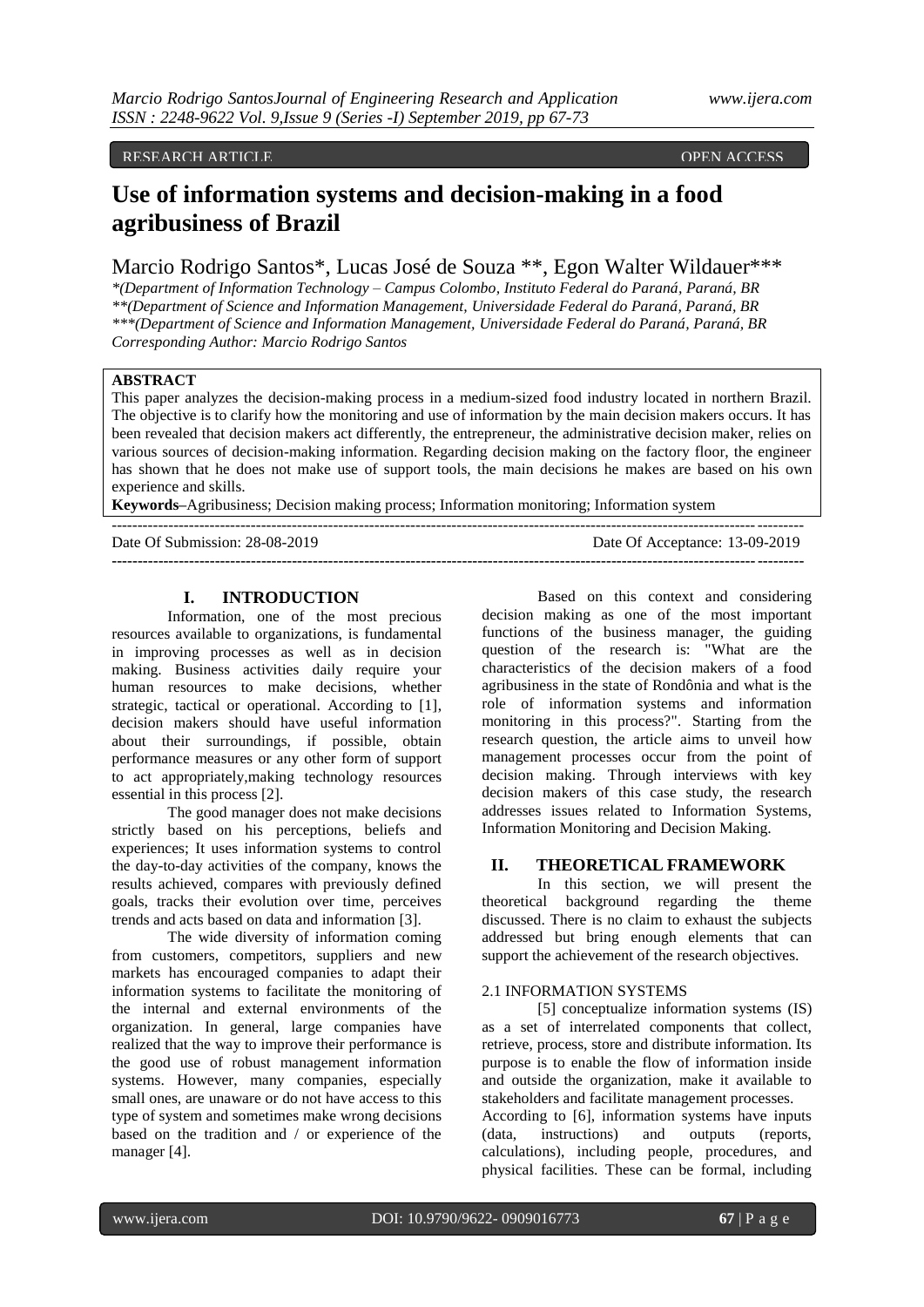pre-determined procedures, with standard inputs and outputs and fixed definitions (such as a corporate accounting system), or informal, such as gossip networks within an office, a group of friends exchanging e-mails, social networks,etc.

According to [7] there are several levels of information systems and with peculiarities between them. The three main levels, listed by the authors, are:

• Operational level: The system must support the organization's elementary procedural flow (buy and sell, payroll, inventory control, and so on).

• Managerial (tactical) level: Commonly used for monitoring the activities of the entire organization, assists the structured and semi-structured decisionmaking process at tactical and operational level.

• Strategic Level: Subsidizes top management on strategic issues, high-impact, and often long-term decisions.

Currently, information systems are mainly used for management purposes, as presented below.

## 2.1.1 MANAGEMENT INFORMATION SYSTEM (MIS)

The Management Information System (MIS) should serve as a basis for tactical and operational planning, control and decision-making functions. In general, MISs provide summary data, issue reports, and condense information about company internal information [8], [9].

In practice, a good management information system should simply provide useful information about the company to its users [1]. However, according to [9], it is not enough that management systems have good usability, it is necessary to constantly feed data to the system. This is a factor that depends on the maturity of users, whether operational, tactical or strategic.

MISs are developed and directed to internal company issues, and their users are responsible for operations, usually daily, weekly or monthly. Routine use is related to decisions and structured guidelines, that is, situations that are not new to the organization and that require medium or little planning in actions [8], [10].

## 2.1.2 DECISION SUPPORT SYSTEM (DSS)

Also referred to as the Strategic Information System (SIS), is designed to facilitate decision making at strategic levels. According to [11], the decision support system streamlines decision-making processes, combining human decision-making skills with the integration of various sources of information.

According to [8], the integration of various data and information models seeks to solve semistructured and unstructured problems that require intense user involvement. Among the characteristics

of a DSS, [11] highlights as an advantage the ability of these types of systems to allow integration with communication systems, management systems and other databases, examining alternatives quickly and being customizable in a way. according to the user's need.

It is important to highlight that systems do not exists without their raw material: information. Thus, the need arises to monitor the organizational environment to feed the systems with the necessary information relevant to the decision-making process, as discussed below.

## 2.2 MONITORING INFORMATION

Increasingly, managers are relying on methods, techniques and practices that involve the use and analysis of information [12] (p. 125). Monitoring information has become strategic for organizations, as with-it managers can understand the events of the internal and external environment of organizations, as well as facilitate the direction of actions [13].

These events arise in the organizational horizon in different ways, such as the emergence of new technologies, new businesses, new ways of working, new processes, new materials, which change the scenario of the organizational environment. For [14] (p. 64-68) organizations produce and use data, information and knowledge of different natures, produced outside the organization, with prospecting and informational monitoring being performed in both environments: internal and external. In order to define monitoring techniques, simple but important criteria must be observed, clearly defining details such as: frequency of monitoring, focus, constraints, relevance, scope and limit of what should be monitored.

Regarding environment monitoring, [15] states that organizational environment monitoring can be defined as the acquisition and use of information about events, trends and relationships in their external environment, as well as knowledge that will help managers plan future actions, including a wide range of personal and organizational activities. Moreover, it is a process of filtering a body of information for any need, meeting specific criteria and with different steps, such as: searching for information resources, selecting these resources, identifying criteria for monitoring, monitoring itself and determination of special actions to be taken in view of monitoring results.

Continuous monitoring, as a strategic activity within the organization, enables it to detect routine signal deviations, and detect early warning signals, minimizing duplication and maximizing the reach and efficiency of information gathering.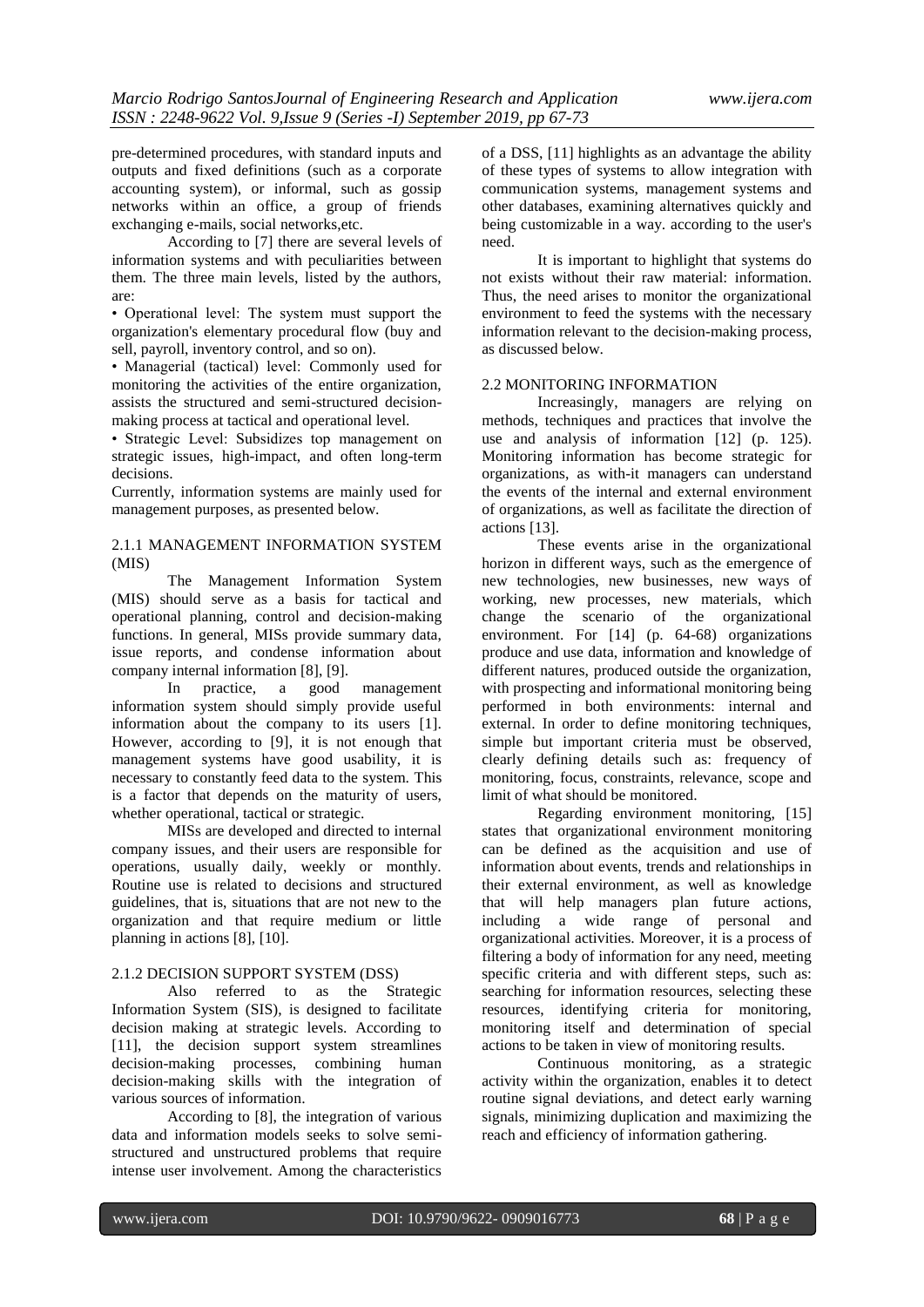## 2.3 DECISION PROCESS

According to [10], decision making is the transformation of analyzed information into action. The decision-making process, according to [16], comes down to a logical flow in which the individual chooses the most appropriate option to solve a problem or seize opportunities.

Being an activity in which the human being is protagonist, the decision-making process is prone to errors. And to solve such problems and achieve better results, [17] mapped the decision-making<br>processes: (1) problem identification, (2) processes: (1) problem identification, (2) enumeration of alternatives, (3) selection of the most beneficial option, (4) implementation and (5) monitoring (feedback) of the implemented option.<br>According to [1], administration

 $\alpha$  [1], administrative performance depends on the skills and dexterities developed by managers throughout their careers. These skills can be technical, which are related to the performance of human job functions, which consist in dealing with people, or conceptual, which consists in seeing the company globally, understanding the complexities of the organization and promoting the adjustment of the behavior of the employees. organization participants, which are shown in figure 1:



**Figure 1:** Management skills at management levels

Regarding decision-making structures, [18] state that there are two types. Structured (programmed) decisions: Easily resolved using algorithms and computers, occurs when the decision-making element can determine the relevant decision elements, or is based on a theory; And Unstructured (unscheduled): decisions usually require expert skill, when it is not possible to describe the relevant elements for decision making. Table 1 illustrates the characteristics of the decision types regarding: Decision Classification, Nature of Situation, Decision Environment, Decision Method and Decision Support Techniques.

| <b>DECISION</b>          | <b>PROGRAM</b><br><b>MED</b> | <b>NOT</b><br><b>PROGRAM</b><br><b>MED</b>                |
|--------------------------|------------------------------|-----------------------------------------------------------|
| Classification           | Routine<br>Programmabl<br>e  | Singulars<br>Innovative                                   |
|                          | Recurrent<br>Generic         | Specific                                                  |
| Nature                   | Well defined                 | Ambiguous                                                 |
|                          | Structured                   | Unstructured                                              |
| Environment              | Static<br>conditions         | Dynamic<br>Conditions                                     |
|                          | Accurate<br>Information      | Little<br>information<br>available                        |
| Method                   | Rules                        | Judgment<br>and<br>principles of<br>the decision<br>maker |
|                          | Procedures                   | Requires the                                              |
|                          | Policies                     | interpersonal<br>skills of the<br>decision<br>maker       |
| Supporting<br>Techniques | Mathematical<br>models       | Decision<br>Support<br>Systems                            |
|                          | Spreadsheets                 | Scenario<br>Analysis                                      |
|                          | <b>Estimates</b>             | Intuition                                                 |
|                          | Operational<br>Research      | Simulations                                               |

**Table 1 -** Characterization of decision-making

# **III. METHODOLOGICAL PROCEDURES**

As for the methodological procedures, for the development of this work, was opted for a unique case study [19], as it seeks to study more deeply the role of information sources, with emphasis on information systems and in the business decision making process. Thus, the research is characterized as exploratory and descriptive, with a qualitative approach, using semi-structured interviews and documentary search as forms of data collection.

The object of study of the research was a food company located in the state of Rondônia that sells its products in the state itself and in Amazonas, Acre, and Mato Grosso. Serving wholesale and retail, agroindustry has in its portfolio several food products such as: flour, cereals, condiments and others, with rice being the main product. The company has a team of 150 employees, fitting in as a medium-sized company, according to the parameters adopted by SEBRAE.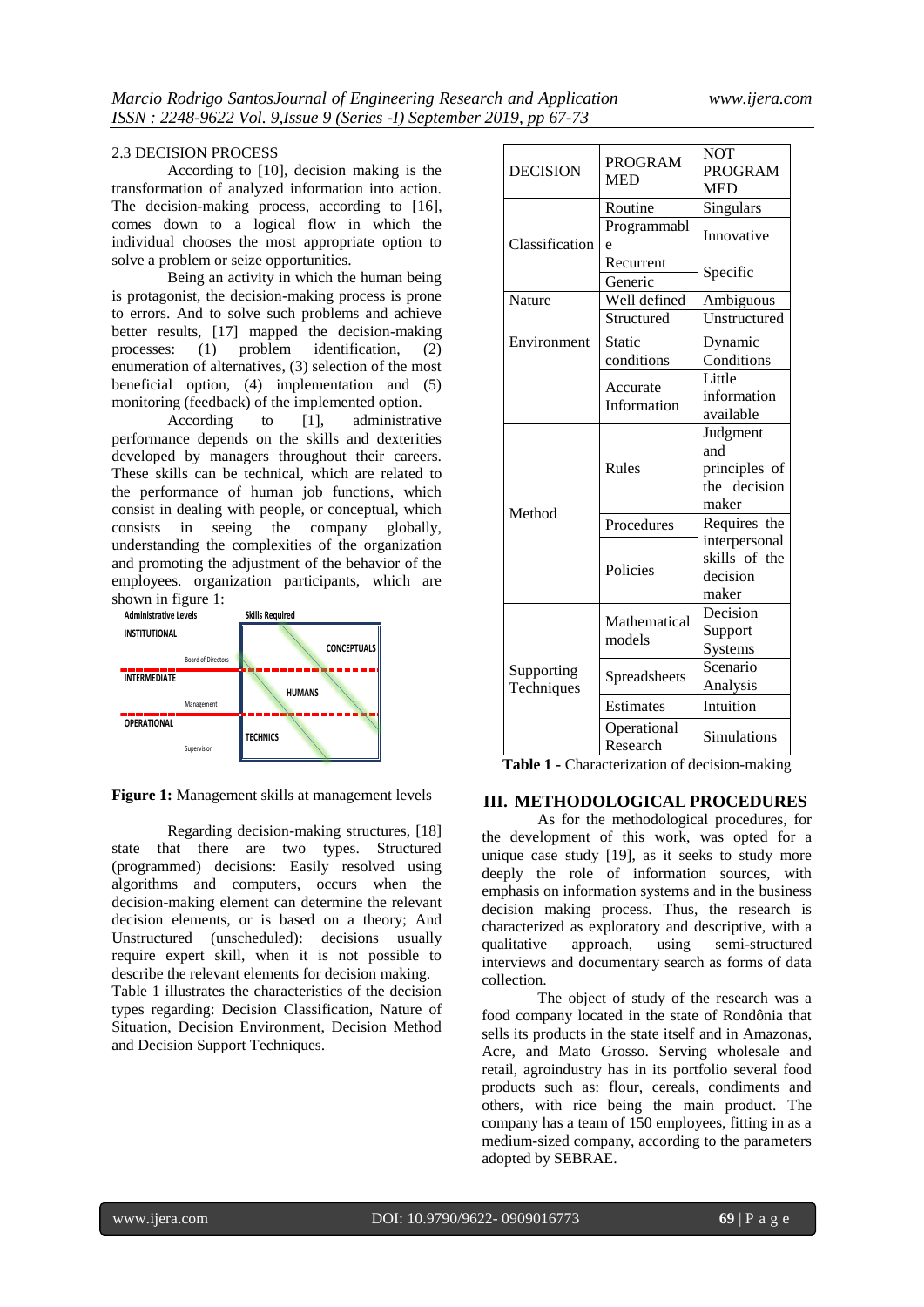The interviewees were the company's main decision makers, the owner partner (responsible for all administrative aspects) and the food engineer (responsible for the factory floor). Three perspectives of analysis were addressed: information system; - information monitoring and decision making. Table 2 illustrates the outline of the interview.

| <b>PERSPECTI</b><br><b>VF</b> | <b>OBJECTIVE</b>                                                                                              | <b>VARIABLE</b>                                                                       |
|-------------------------------|---------------------------------------------------------------------------------------------------------------|---------------------------------------------------------------------------------------|
|                               | Identify what<br>of<br>types<br>information                                                                   | Information<br><b>System Types</b>                                                    |
| Information<br>system         | systems the<br>company uses<br>and makes use<br>of them for<br>decision<br>making                             | Decision Support<br>Systems                                                           |
| Information<br>Monitoring     | Verify which<br>environments<br><i>(indoor)</i><br>outdoor) are<br>monitored and<br>how this<br><b>OCCUTS</b> | Source<br>of<br>Information<br>Quality<br>of<br>Information<br>for<br>Decision Making |
| Decision                      | Understand the<br>decision-<br>making<br>process in the                                                       | Decision Type:<br>Planned<br>and<br>Unplanned                                         |
| making                        | company at the<br>administrative<br>and productive<br>levels.                                                 | Decision making<br>steps                                                              |

**Table 2 -** Interview design

# **IV. DATA ANALYSIS AND DISCUSSION OF RESULTS**

In order to facilitate the data analysis, the information from the interviews was compiled and organized within the topics outlined in Table 2.

The following are the results obtained in the interview. The first perspective aimed to identify which are the information systems used by the company studied. From the perspectives of Information Monitoring and Decision Making, respectively, are analyzed which environments decision makers monitor information and how the decision-making process occurs.

## 4.1 INFORMATION SYSTEMS

In this topic, we sought with the interviews to explore which information systems are used by managers, where the illustrative fragments of the interviews portray the main positions of the company's decision makers regarding the system used and the use for decision making.

Regarding the information systems used, it was found that the company recently underwent an

information system exchange. The owner informed that in order to expand and professionalize the company's activities there was a need to change the system, as it was having difficulty in controlling business processes, especially in financial control. The entrepreneur's speech is in line with the literature, because for the authors [20] it is important that the information system meets the business. [10] and [21] complement by stating that Information Systems must support the main business activities productive and accounting.

As part of the use of information systems for decision-making, the entrepreneur stated using unstructured spreadsheets and reports. This is because the old system does not offer enough resources, and as they are still in the training and learning phase for handling the new system, these practices remain.

The food engineer does not make use of the software for decision making; It uses tradition and experience to solve daily problems that it is responsible for. This statement is in line with what is explained by [10], stating that programmed decisions are those that aim to solve known problems and faced by the company continuously, not requiring a deeper analysis of context and environment by the decision maker. By fitting your own experience and cognition make the most assertive choice.

## 4.2 MONITORING INFORMATION

This topic aimed to address what are the other sources of information (besides software) used by respondents in decision making. We also questioned the quality of the information used in decision making.

In this topic it was noticeable that decision makers monitor information in a hybrid way (internal and external sources). In the process of buying raw materials, the entrepreneur uses internal sources for negotiations, such as purchase histories and budget with other suppliers. Monitoring information for the sale of your products is also from internal sources, such as your customers' default rate. The administrative manager also monitors informal sources such as social networks, internet news and government sources.

On the factory floor, the engineer says that information monitoring is mainly linked to the development of new products, which seeks external information with colleagues and scientific sources.

In summary, the information monitoring practices in the studied company can be separated into: strategic decision making and routine decision making. That is, when the company faces a problem, or needs something that generates higher costs and risks, the information sought requires greater reliability. In production, informational monitoring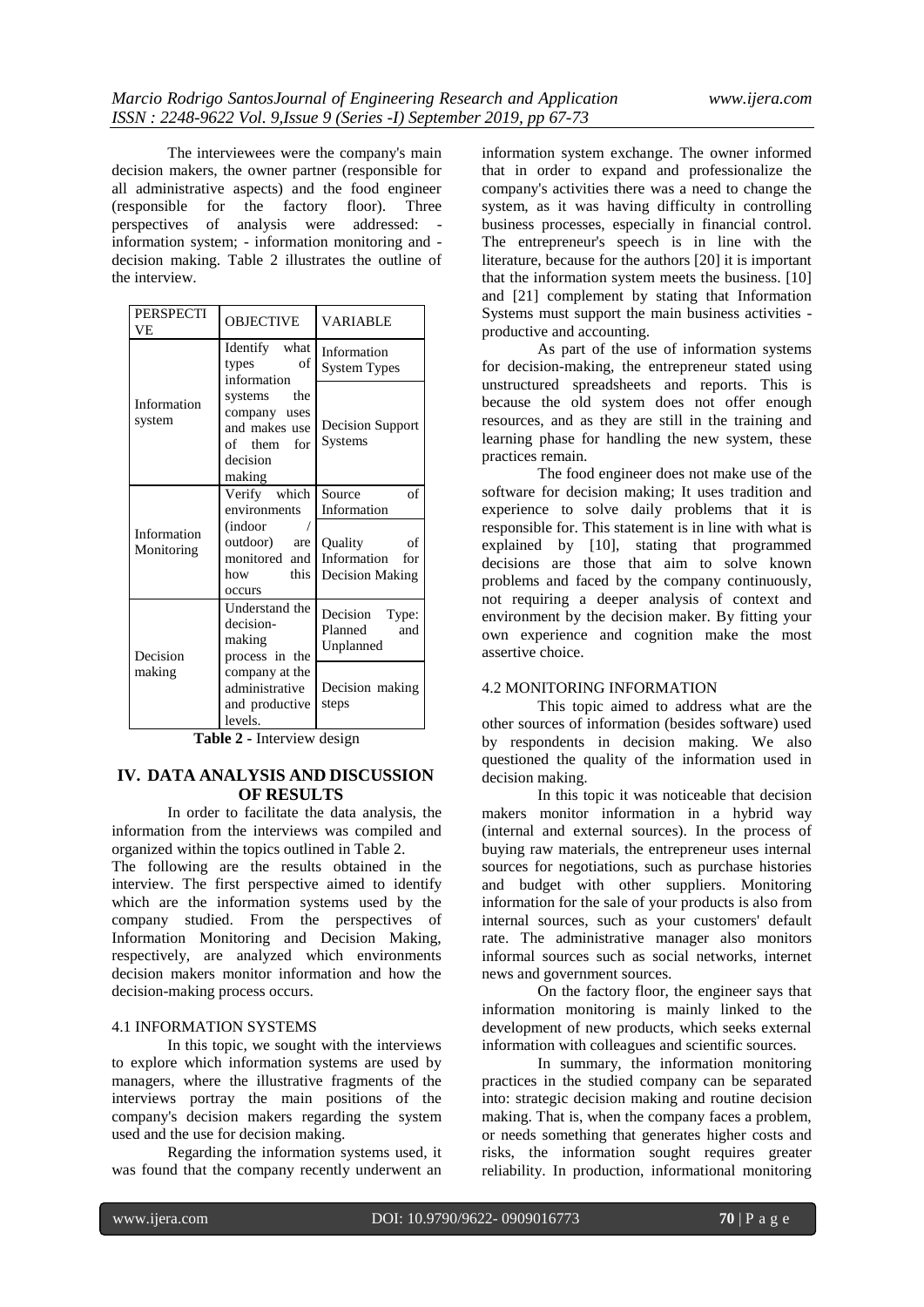is focused on innovation. According to [12], managers are increasingly relying on practices that involve the use and analysis of information to solve organizational problems, with information monitoring being the key to the organization's success. In the case studied, it is evident that the care with the reliability of information is directly proportional to the costs and risks that decision making will have for the company.

# 4.3 DECISION-MAKING PROCESS

Finally, this topic explores how the decision-making process occurs in the organization. It was realized that the company's operational decisions are more closely linked to the decision maker himself and sometimes to internal information sources. When decisions are more strategic and the consequences create risks for the company, the decision-making process is centered on the entrepreneur, who relies on internal and external resources to expand possible alternatives.

According to [22], [13] and [23], decisionmaking takes place in gradual steps - Situation identification, situation analysis, definition of objectives, detection of alternatives to their attainment, decision making and evaluation of results / consequences. In the studied industry, the decision-making flow resembles the model of the authors, being well defined the stages of the decision-making process, however the post-decision monitoring process is incipient and, in most cases, made of informal way. The manager makes greater use of the information system for control in the sales sector, using some financial indicators and collecting feedback from his supervisors regarding the progress of their sectors.

Regarding the types of decisions (structured and unstructured), company decisions are well defined. In operational level (factory floor) decisions, decision makers require little informational support, routine is already known, and potential problems as well, with the decision maker's skill and experience playing a key role in this process. The most complex decisions, especially at strategic levels, are centered on the business owner, who makes use of the information system, meetings with employees, data from government entities and, in some cases, expert consultations (cited in the topic "monitoring information").

These characteristics are presented in the works of [24], [25], who state that operational decision-making routines are structured, more accessible and with a more accurate description of the problem. In unstructured (usually strategic) decisions, it is not possible to specify the situation or purpose in advance, as they require greater caution and depth in context analysis prior to decision

making and are directly related to the higher levels of organizations.

## 4.4 CASE STUDY DECISIONAL **CHARACTERISTICS**

In order to condense the topics covered in the interviews and simplify the visualization of the interviewed characteristics in relation to business<br>decisions. the matrix with the decision the matrix with the decision characteristics of the interviewed Entrepreneur and Engineer was built.

|                            | Decisions<br>Strategic<br>(Unstructured) | Operational<br>Decisions<br>(Structured) |
|----------------------------|------------------------------------------|------------------------------------------|
|                            | Uses ERP software                        | Low Software<br>Usage                    |
|                            | Monitors external data                   | Poor                                     |
|                            | formal<br>from<br>and                    | information                              |
|                            | informal sources                         | monitoring                               |
| Businessman                | Most decisions<br>are                    | Decisions Based                          |
|                            | based on information                     | on Experience                            |
|                            | External sources                         | <b>Internal Sources</b>                  |
|                            |                                          | Poor                                     |
|                            | Information quality is                   | information                              |
| very important<br>Engineer |                                          | monitoring                               |
|                            | Decisions rely little on                 | Decisions Based                          |
|                            | administrative                           | on Experience                            |

**Table 6** - Decisional characteristics of the case study

# **V. FINAL CONSIDERATIONS**

This case study provided insight into how an average food industry develops its informational processes by addressing the topics: Information Systems, Information Monitoring and Decision Making.

It was possible to notice that there is a centralization of operations in the main decision makers, that is, the company has a strong dependence on the rationality of the decision makers for the operational and strategic management of the company, a fact that, according to [26], contributes to a minimization of organizational competitiveness.

Regarding information systems, it was found that managers are in the learning phase due to the implementation of new software, and that information monitoring varies according to the situation, as well as the search for external information that, regardless of the sources (internal, external) and type (quantitative, qualitative) are adjusted according to the need of the entrepreneur.

When approached about the availability and quality of information, respondents did not show lack of consistency in the information they have. The businessman confirmed that his informationbased management is enough to conduct the business, but said he is looking for ways to map and standardize information sources and how they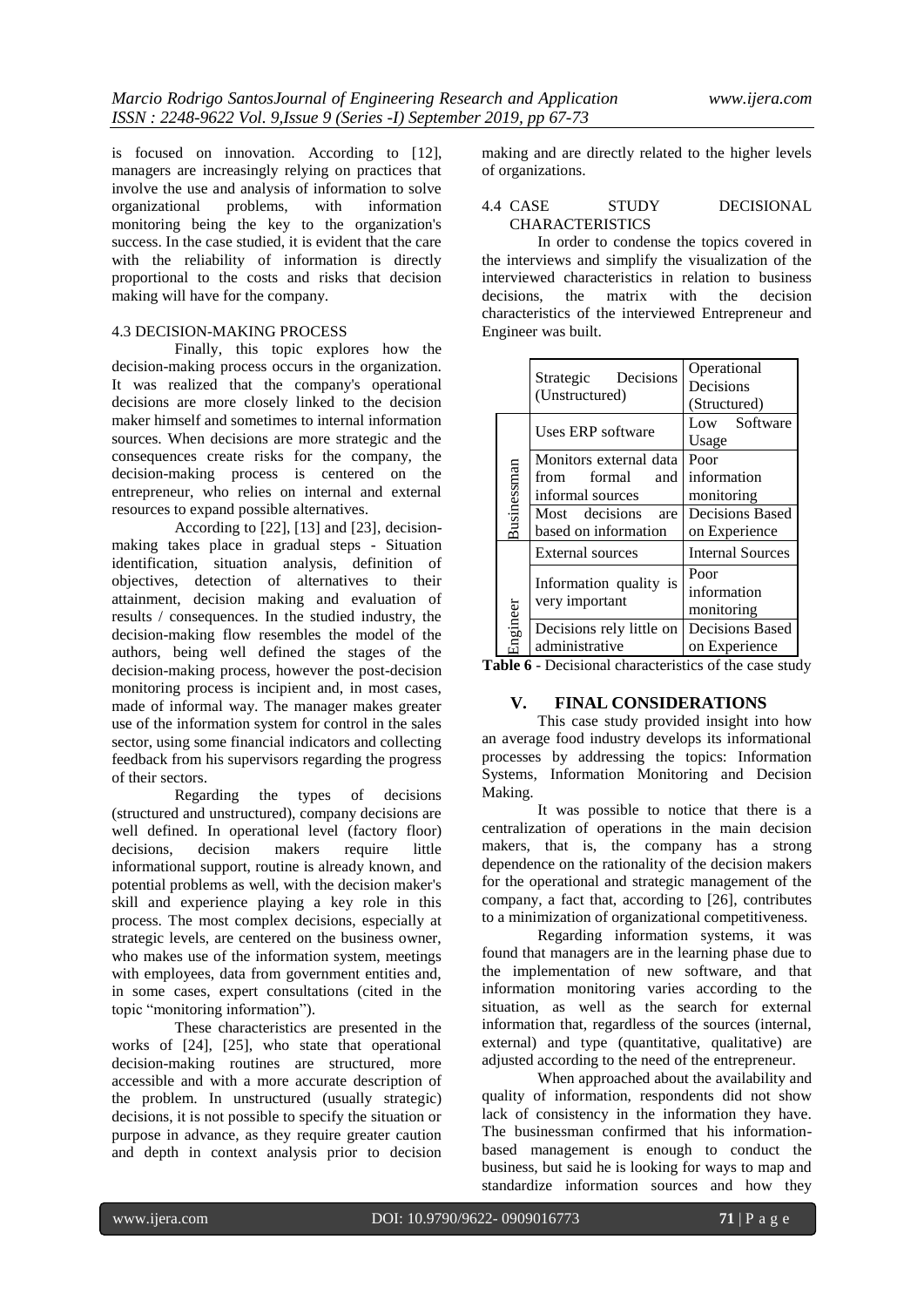should be evaluated. Finally, the business owner signaled efforts toward professionalization of the company by exchanging the information system and hiring consultancies to create an internal board of directors. Such initiatives aim to alleviate the dependence of their presence on decision making, enabling greater dedication to the company's strategic affairs.

For future studies, it is recommended to expand the research object, using other industries, whether they are in the same segment or not, so that there is the possibility to make a comparison with the use of information systems. If companies from the same industry or segment are used, it can be verified if the use of information systems interferes with the position that the company occupies in the national scenario, based on revenues, for example, or use another type of ranking that allows make this comparison.

#### **REFERENCES**

- [1]. DA SILVA, R. O. Teorias da Administração. São Paulo: EditoraGuazzelliLtda, 2001.
- [2]. GREENWALD, B; KAHN, J. **A estratégia competitiva desmistificada:** uma abordagem radical e objetiva para a aplicação de estratégias de negócios. Rio de Janeiro, RJ: Elsevier/Campus, 2006.
- [3]. CALDEIRA, J. **100 Indicadores da Gestão**. Coimbra: Acutal, 2016
- [4]. NASCIMENTO, A. M; REGINATO, L. **Controladoria**: instrumento de apoio ao processo decisório. 2. ed. São Paulo: Atlas, 2015.
- [5]. VERZELLO, R. J.; REUTTER III, J. Processamento de Dados Volumes I e II. Tradução de Regina Szwarcfiter e Heraldo Luiz Marin. São Paulo: McGraw-Hill do Brasil, 1984.
- [6]. TURBAN, E. et al. Tecnologia da Informação para Gestão.6ª.ed. Porto Alegre: Bookman, 2010.
- [7]. LAUDON, K. C.; LAUDON J. P. Sistemas de informação gerenciais: administrando a empresa digital. 7. ed. São Paulo: Prentice Hall, 2007.
- [8]. O'BRIEN, J. A. **Administração de sistemas de informação:** uma introdução. São Paulo: McGraw-Hill, 2007.<br>ROSINI, A. M.
- [9]. ROSINI, A. M.; PALMISANO, A. Administração de Sistemas de Informação e a Gestão do Conhecimento. Pioneira Thomson, 2016.
- [10]. OLIVEIRA, D. P. R. **Sistemas, Organização e Métodos:** Uma abordagem gerencial. 19. ed. São Paulo, Atlas, 2010.
- [11]. TANNA, M. Decision Support System for Admission in Engineering Colleges based on

Entrance Exam Marks. **International Journal of Computer Applications**. Mumbai, Vol. 52. N.11, p 38-41, ago, 2012.

- [12]. HOFFMANN, W. A. M. Monitoramento da informação e inteligência competitiva: realidade organizacional. **InCID: Revista de Ciência da Informação e Documentação**, Ribeirão Preto, v. 2, n. 2, p. 125-144, 2011. Disponível em: [<http://www.revistas.usp.br/incid/article/view](http://www.revistas.usp.br/incid/article/view/42356/46027) [/42356/46027>](http://www.revistas.usp.br/incid/article/view/42356/46027). Acessoem: 01 set. 2019.
- [13]. MAXIMIANO, A. C. A. Introdução à Administração. Ed. Compacta. São Paulo: Atlas, 2009.
- [14]. VALENTIM, M. L.P.; MOLINA, L. G. Prospecção e Monitoramento Informacional no Processo de Inteligência Competitiva. R. Eletr. Bibliotecon. Ci. Inf, Florianópolis, n. Especial, 1º Semestre 2004.
- [15]. MORESI, E. A.D. Monitoramento Ambiental. In: TARAPANOFF, K. Inteligência Organizacional e Competitiva. Brasília: EditoraUniversidade de Brasília, 2001.
- [16]. DRUCKER, P. F. A **Decisão Eficaz: Processo Decisório, os Melhores Artigos da Harvard Business Review**. Rio de Janeiro: Campus, 2006.
- [17]. CERTO, S; PETER, P. **Administração estratégica**: planejamento e implantação da estratégia. 2. ed. São Paulo: Pearson Prentice Hall, 2005.
- [18]. PECI, A.; SOBRAL, F. **Administração**: teoria e prática no contexto brasileiro. SP:Pearson Prentice Hall, 2008.
- [19]. YIN, R. K. **Estudo de caso** planejamento e métodos. 2. ed. Porto Alegre: Bookman, 2001.
- [20]. TURBAN, E; VOLONINO, L. **Tecnologia da Informação para a Gestão:** em busca do melhor desempenho estratégico e operacional. 8. ed. Porto Alegre: Bookman, 2013.
- [21]. CREPALDI, S. A. **Contabilidade Rural**: Uma Abordagem Decisorial. 8. ed. São Paulo: Atlas, 2016.
- [22]. CHIAVENATO, I. **Comportamento Organizacional:** A dinâmica do sucesso das organizações São Paulo: Pioneira Thomson Learning, 2004.
- [23]. ROBBINS, S; JUDGE, T; SOBRAL, F. **Comportamento organizacional:** teoria e prática no contexto brasileiro. 14. ed. São Paulo: Pearson, 2010.
- [24]. MINTZBERG, H.; QUINN, J. B. **O processo da estratégia**. 3. ed. Porto Alegre: Bookman, 2001.
- [25]. BAZZOTTI, C., GARCIA, E. A Importância Do Sistema De Informação Gerencial Na Gestão Empresarial Para Tomada De